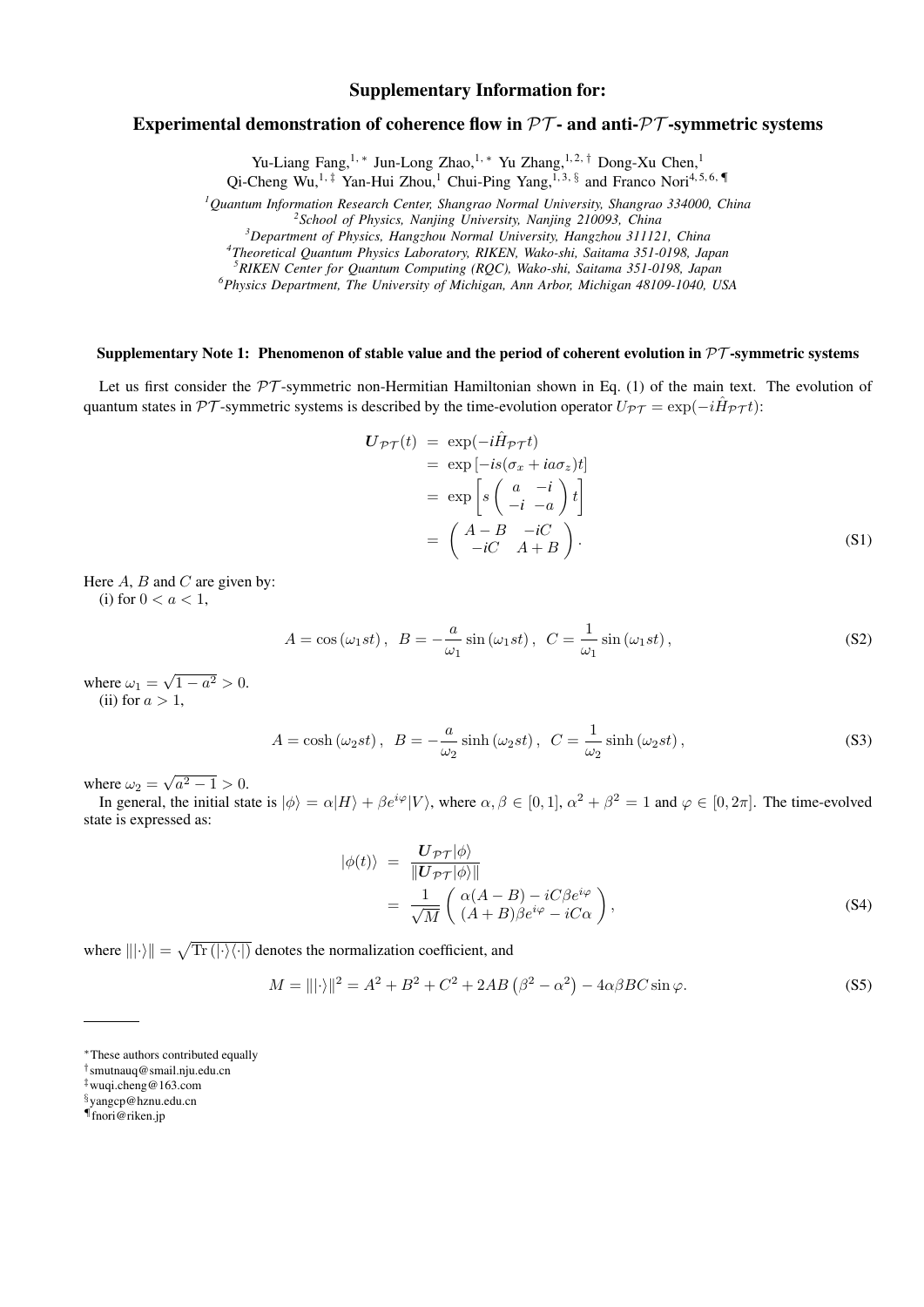Thus, the coherence of the state  $|\phi(t)\rangle$  is given by:

$$
C_{l_1}(\left|\phi(t)\right\rangle) = \frac{2\left\{ \left[ \alpha^2 (A - B)^2 + C^2 \beta^2 + 2\alpha \beta (AC - BC)\sin\varphi \right] \left[ C^2 \alpha^2 + (A + B)^2 \beta^2 - 2\alpha \beta (AC + BC)\sin\varphi \right] \right\}^{1/2}}{A^2 + B^2 + C^2 + 2AB\left( \beta^2 - \alpha^2 \right) - 4\alpha \beta BC \sin\varphi}.
$$
\n(S6)

Let us first consider the case when  $0 < a < 1$  (i.e., the  $PT$ -symmetric-unbroken regime). In this case, A, B, and C are given by Eq. (S2). After inserting Eq. (S2) into Eq. (S6), a simple calculation gives:

$$
C_{l_1}(|\phi(t)\rangle) = \frac{2\sqrt{m_1}}{1+m_1},
$$
\n(S7)

where  $m_1 = x_1/y_1$ , with  $x_1$  and  $y_1$  given below:

$$
x_1 = \frac{1}{\omega_1^2} \left[ \alpha^2 \left( \omega_1^2 \cos 2\theta_1 + a\omega_1 \sin 2\theta_1 \right) + \frac{1 - \cos 2\theta_1}{2} + \alpha \beta \sin \varphi \left( \omega_1 \sin 2\theta_1 + a(1 - \cos 2\theta_1) \right) \right],
$$
  
\n
$$
y_1 = \frac{1}{\omega_1^2} \left[ \beta^2 \left( \omega_1^2 \cos 2\theta_1 - a\omega_1 \sin 2\theta_1 \right) + \frac{1 - \cos 2\theta_1}{2} - \alpha \beta \sin \varphi \left( \omega_1 \sin 2\theta_1 - a(1 - \cos 2\theta_1) \right) \right].
$$
 (S8)

Here  $\theta_1 = \omega_1 st$ . From Eq. (S7) and Eq. (S8), one can see that  $C_{l_1} (\ket{\phi(t)})$  is a function of sin  $2\theta_1$  and  $\cos 2\theta_1$ . Thus, the period of  $C_{l_1}(\phi)$  is the same as that of  $\sin 2\theta_1$  or  $\cos 2\theta_1$ . Note that  $\sin 2\theta_1$  ( $\cos 2\theta_1$ ) can be written as  $\sin 2\omega_1 st$  ( $\cos 2\omega_1 st$ ) with  $\omega_1 = \sqrt{1 - a^2}$ . Therefore, the period of coherent evolution in *PT*-symmetric systems is:

$$
T_{\mathcal{PT}} = \frac{2\pi}{2\omega_1 s} = \frac{\pi}{s\sqrt{1 - a^2}}.\tag{S9}
$$

Now, let us consider the case  $a > 1$  (i.e., the *PT*-symmetric-broken regime). In this situation, *A*, *B*, and *C* are given by Eq. (S3). Substitution of Eq. (S3) into Eq. (S6) gives:

$$
C_{l_1}(|\phi(t)\rangle) = \frac{2\sqrt{m_2}}{1+m_2},
$$
\n(S10)

where  $m_2 = x_2/y_2$ , with  $x_2$  and  $y_2$  given by

$$
x_2 = \alpha^2 \left( \cosh \theta_2 + \frac{a}{\omega_2} \sinh \theta_2 \right)^2 + \frac{1}{\omega_2^2} \beta^2 \sinh^2 \theta_2 + 2\alpha \beta \left( \frac{1}{\omega_2} \cosh \theta_2 \sinh \theta_2 + \frac{a}{\omega_2} \sinh^2 \theta_2 \right) \sin \varphi,
$$
  

$$
y_2 = \beta^2 \left( \cosh \theta_2 - \frac{a}{\omega_2} \sinh \theta_2 \right)^2 + \frac{1}{\omega_2^2} \alpha^2 \sinh^2 \theta_2 - 2\alpha \beta \left( \frac{1}{\omega_2} \cosh \theta_2 \sinh \theta_2 - \frac{a}{\omega_2^2} \sinh^2 \theta_2 \right) \sin \varphi.
$$
 (S11)

Here  $\theta_2 = \omega_2 st$ . When  $t \to \infty$ ,  $\cosh \theta_2 \sim \sinh \theta_2 \to \infty$ . Thus, it is straightfordward to find from Eqs. (S10) and (S11) that:

$$
\lim_{t \to \infty} C_{l_1} \left( |\phi(t) \rangle \right) = \frac{2 \left\{ a^2 + \omega_2^2 (\alpha^2 - \beta^2)^2 + 2a\omega_2 (\alpha^2 - \beta^2) + 4\alpha\beta\sin\varphi \left[ a + \omega_2 (\alpha^2 - \beta^2) \right] + 4\alpha^2 \beta^2 \sin^2\varphi \right\}^{1/2}}{2a^2 + 2a\omega_2 (\alpha^2 - \beta^2) + 4a\alpha\beta\sin\varphi}
$$
\n
$$
= \frac{2 \left[ a + \omega_2 (\alpha^2 - \beta^2) + 2\alpha\beta\sin\varphi \right]}{2a^2 + 2a\omega_2 (\alpha^2 - \beta^2) + 4a\alpha\beta\sin\varphi}
$$
\n
$$
= \frac{1}{a}.
$$
\n(S12)

Equation (S12) shows that the phenomenon of stable value (PSV) of coherence occurs after a long time evolution; that is, the coherence tends to a stable value 1*/a*, which is independent of the initial states.

#### Supplementary Note 2: Phenomenon of stable value and the period of coherent evolution in anti-*PT* -symmetric systems

Let us now consider the anti- $\mathcal{PT}(\mathcal{APT})$ -symmetric non-Hermitian Hamiltonian in Eq. (2) of the main text. The evolution of the quantum states in *APT* -symmetric systems is governed by the operator  $U_{APT} = \exp(-i\hat{H}_{APT}t)$ :

$$
U_{\mathcal{A}\mathcal{P}\mathcal{T}}(t) = \exp(-i\hat{H}_{\mathcal{A}\mathcal{P}\mathcal{T}}t)
$$
  
\n
$$
= \exp[-is(i\sigma_x + a\sigma_z)t]
$$
  
\n
$$
= \exp\left[s\begin{pmatrix} -ia & 1\\ 1 & ia \end{pmatrix}t\right]
$$
  
\n
$$
= \begin{pmatrix} A + iB & C\\ C & A - iB \end{pmatrix}.
$$
 (S13)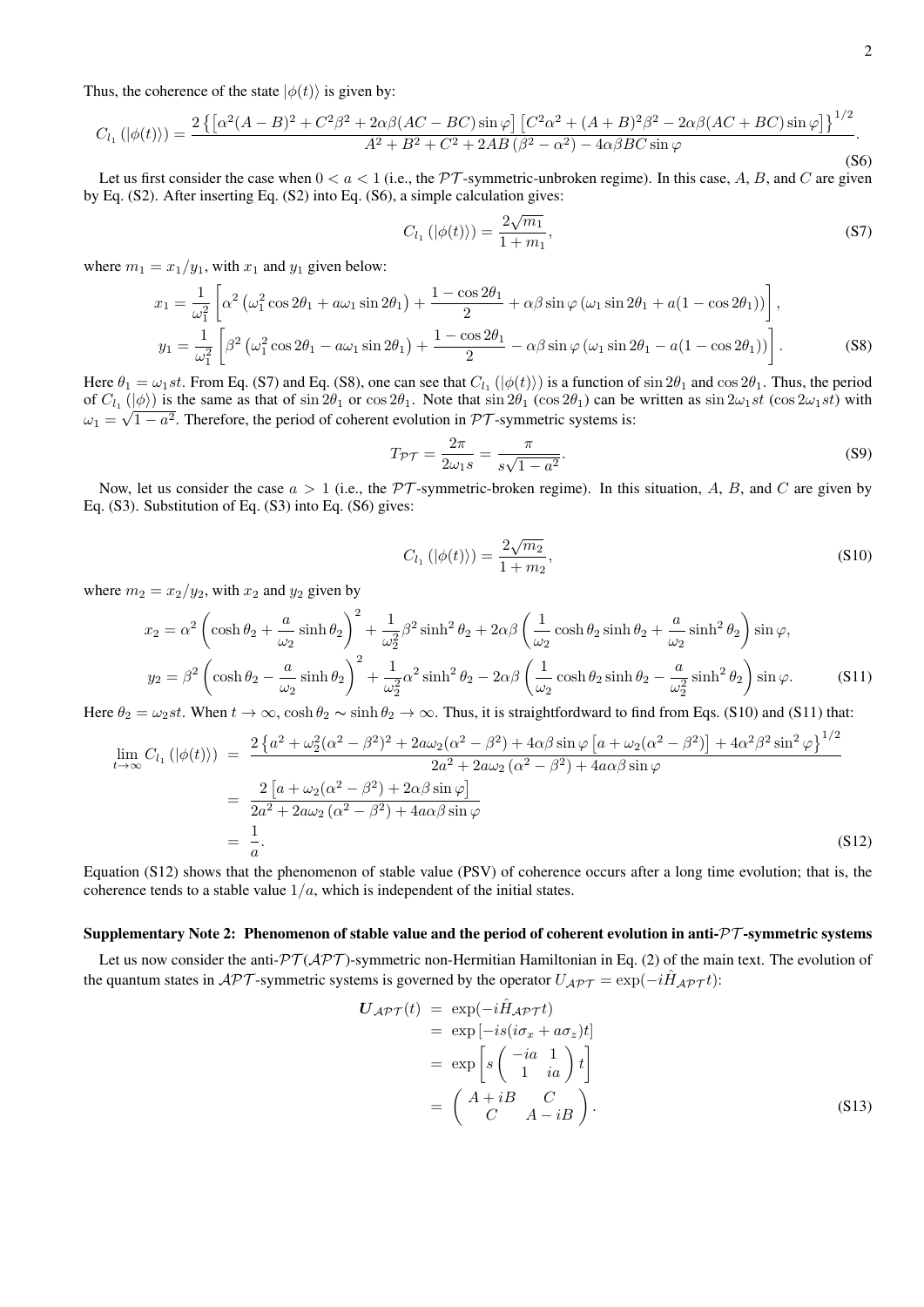Here *A*, *B* and *C* are given by:

(i) for  $a > 1$ ,

$$
A = \cos(\omega_3 st), \quad B = -\frac{a}{\omega_3} \sin(\omega_3 st) t, \quad C = \frac{1}{\omega_3} \sin(\omega_3 st), \tag{S14}
$$

where  $\omega_3 = \sqrt{a^2 - 1} > 0$ . (ii) for  $0 < a < 1$ ,

$$
A = \cosh(\omega_4 st), \quad B = -\frac{a}{\omega_4} \sinh(\omega_4 st), \quad C = \frac{1}{\omega_4} \sinh(\omega_4 st), \tag{S15}
$$

where  $\omega_4 = \sqrt{1 - a^2} > 0$ .

In general, the initial state is  $|\phi\rangle = \alpha|H\rangle + \beta e^{i\varphi}|V\rangle$ . The time-evolved state is given by:

$$
\begin{aligned} |\phi(t)\rangle &= \frac{U_{\mathcal{A}\mathcal{P}\mathcal{T}}|\phi\rangle}{\|U_{\mathcal{A}\mathcal{P}\mathcal{T}}|\phi\rangle\rangle\|} \\ &= \frac{1}{\sqrt{M}} \begin{pmatrix} \alpha(A+Bi) + C\beta e^{i\varphi} \\ (A-Bi)\beta e^{i\varphi} + C\alpha \end{pmatrix}, \end{aligned} \tag{S16}
$$

where  $M = A^2 + B^2 + C^2 + 4C(A \cos \varphi + B \sin \varphi) \alpha \beta$ . The coherence of  $|\phi(t)\rangle$  is:

$$
C_{l_1}(\left|\phi(t)\right\rangle) = \frac{2\left\{\left[\left(A\alpha + C\beta\cos\varphi\right)^2 + \left(B\alpha + C\beta\sin\varphi\right)^2\right]\left[\left(\left(A\cos\varphi + B\sin\varphi\right)\beta + C\alpha\right)^2 + \left(A\sin\varphi - B\cos\varphi\right)^2\beta^2\right]\right\}^{1/2}}{A^2 + B^2 + C^2 + 4C\left(A\cos\varphi + B\sin\varphi\right)\alpha\beta}.
$$
\n
$$
(S17)
$$

Let us first consider the case  $a > 1$  (i.e., the *APT*-symmetric-unbroken regime). In this case, *A*, *B* and *C* are given by Eq. (S14). After inserting Eq. (S14) into Eq. (S17), we obtain:

$$
C_{l_1}(|\phi(t)\rangle) = \frac{2\sqrt{m_3}}{1+m_3},\tag{S18}
$$

where  $m_3 = x_3/y_3$ , with  $x_3$  and  $y_3$  given below:

$$
x_3 = \frac{1}{\omega_3^2} \left[ \omega_3^2 \alpha^2 + \alpha \beta \omega_3 \cos \varphi \sin 2\theta_3 + \frac{1 - \cos 2\theta_3}{2} (1 - a\alpha\beta \sin \varphi) \right],
$$
  
\n
$$
y_3 = \frac{1}{\omega_3^2} \left[ \omega_3^2 \beta^2 + \alpha \beta \omega_3 \cos \varphi \sin 2\theta_3 + \frac{1 - \cos 2\theta_3}{2} (1 - a\alpha\beta \sin \varphi) \right].
$$
 (S19)

Here  $\theta_3 = \omega_3 st$ . Based on Eq. (S18) and Eq. (S19), one sees that  $C_{l_1}(|\phi(t)\rangle)$  is a function of sin  $2\theta_3$  and  $\cos 2\theta_3$ ; that is,  $\sin 2\omega_3 st$  and  $\cos 2\omega_3 st$ . Hence, the period of coherent evolution in *APT*-symmetric systems is:

$$
T_{\mathcal{APT}} = \frac{2\pi}{2\omega_3 s} = \frac{\pi}{s\sqrt{a^2 - 1}}.
$$
\n
$$
(S20)
$$

Let us now consider the case of  $0 < a < 1$  (i.e., the *APT*-symmetric-broken regime). In this situation, *A*, *B* and *C* are given by Eq. (S15). Substitution of Eq. (S15) into Eq. (S17) leads to:

$$
C_{l_1}(|\phi(t)\rangle) = \frac{2\sqrt{m_4}}{1+m_4},\tag{S21}
$$

where  $m_4 = x_4/y_4$ , with  $x_4$  and  $y_4$  given below:

$$
x_4 = \frac{1}{\omega_4^2} \left[ \left( \omega_4^2 \cosh^2 \theta_4 + a^2 \sinh^2 \theta_4 \right) \alpha^2 + \beta^2 \sinh^2 \theta_4 + 2 \alpha \beta \sinh \theta_4 \left( \omega_4 \cos \varphi \cosh \theta_4 - a \sinh \theta_4 \sin \varphi \right) \right],
$$
  

$$
y_4 = \frac{1}{\omega_4^2} \left[ \left( \omega_4^2 \cosh^2 \theta_4 + a^2 \sinh^2 \theta_4 \right) \beta^2 + \alpha^2 \sinh^2 \theta_4 + 2 \alpha \beta \sinh \theta_4 \left( \omega_4 \cos \varphi \cosh \theta_4 - a \sinh \theta_4 \sin \varphi \right) \right].
$$
 (S22)

Here  $\theta_4 = \omega_4 st$ . When  $t \to \infty$ ,  $\cosh \theta_4 \sim \sinh \theta_4 \to \infty$ . Thus, it follows from Eq. (S22) that:

$$
x_4 \sim y_4 \sim \frac{1 + 2\alpha\beta(\sqrt{1 - a^2}\cos\varphi - a\sin\varphi)}{1 - a^2}\sinh^2\theta_4.
$$
 (S23)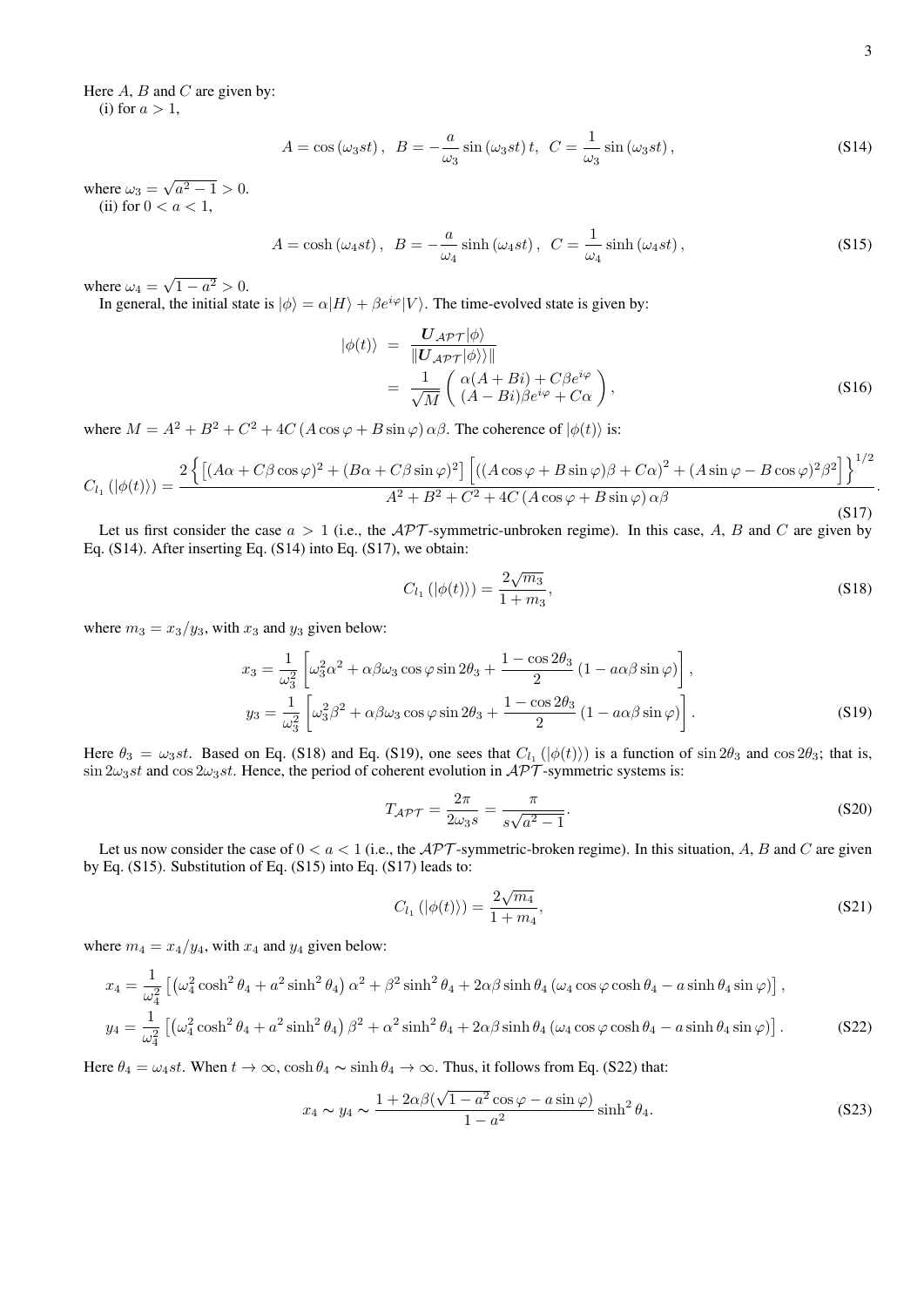Accordingly, it follows from Eq. (S21) that:

$$
\lim_{t \to \infty} C_{l_1} (|\phi(t) \rangle) = \lim_{t \to \infty} \frac{2\sqrt{x_4/y_4}}{1 + x_4/y_4} = 1.
$$
\n(S24)

Equation (S24) shows that the phenomenon of stable value (PSV) of coherence occurs after a long time evolution; that is, the coherence tends to 1, which is independent of the initial states.

#### Supplementary Note 3: Proof for the characteristics of each backflow in the *PT* -symmetric-unbroken regime

For an arbitrary initial state  $|\phi\rangle = \alpha|H\rangle + \beta e^{i\varphi}|V\rangle$ , the coherence of the evolved state  $|\phi(t)\rangle$  in the PT-symmetric unbroken regime is given by Eq. (S7). According to Eq. (S7), the derivative of  $C_{l_1} (\ket{\phi(t)})$  can be decomposed into

$$
\frac{dC_{l_1}(\ket{\phi(t)})}{dt} = \frac{dC_{l_1}(\ket{\phi(t)})}{dm_1} \times \frac{dm_1}{d\theta_1} \times \frac{d\theta_1}{dt}.
$$
\n
$$
(S25)
$$

Because of  $\frac{d\theta_1}{dt} = \omega_1 s > 0$ , the condition for  $\frac{dC_l_1(|\phi(t)\rangle)}{dt} = 0$  turns into:

$$
\frac{dC_{l_1}(|\phi(t)\rangle)}{dm_1} = 0
$$
\n(S26)

or

$$
\frac{dm_1}{d\theta_1} = 0.\tag{S27}
$$

First, we consider the case of  $\frac{dC_{l_1}(|\phi(t)\rangle)}{dm} = 0$ . According to Eq. (S7), we have

$$
\frac{dC_{l_1}(|\phi(t)\rangle)}{dm_1} = \frac{1 - m_1}{(1 + m_1)^2 \sqrt{m_1}} = 0.
$$
\n(S28)

Because of  $m_1 = x_1/y_1$ , it follows from Eq. (S8) that:

$$
m_1 = \frac{\alpha^2 \left(\omega_1^2 \cos 2\theta_1 + a\omega_1 \sin 2\theta_1\right) + \frac{1 - \cos 2\theta_1}{2} + \alpha\beta \sin \varphi \left[\omega_1 \sin 2\theta_1 + a(1 - \cos 2\theta_1)\right]}{\beta^2 \left(\omega_1^2 \cos 2\theta_1 - a\omega_1 \sin 2\theta_1\right) + \frac{1 - \cos 2\theta_1}{2} - \alpha\beta \sin \varphi \left[\omega_1 \sin 2\theta_1 - a(1 - \cos 2\theta_1)\right]}.
$$
\n(S29)

After inserting Eq. (S29) into Eq. (S28), we obtain

$$
\tan 2\theta_1 = -\frac{\left(\alpha^2 - \beta^2\right)\omega_1}{a + 2\alpha\beta\sin\varphi}.
$$
\n
$$
(S30)
$$

Note that the period of  $\tan 2\theta_1$  is  $\frac{\pi}{2}$  with respect to  $\theta_1$ , while the period of  $C_{l_1}(\ket{\phi(t)})$  is  $T_{\mathcal{PT}} = \pi/(\omega_1 s)$  with respect to t. Because of  $\theta_1 = \omega_1 st$ , the period  $T_{\mathcal{PT}} = \pi/(\omega_1 s)$  can be expressed as  $T_{\theta_1} = \pi$  with respect to  $\theta_1$ . Thus, one period of  $C_{l_1}(|\phi(t)|)$ includes two periods of tan  $2\theta_1$ ; that is, there are two different values of  $\theta_1$  (or *t*) satisfying Eq. (S30) or Eq. (S26) within one period of  $C_{l_1}$  ( $|\phi(t)\rangle$ ).

Now, we consider the case of  $\frac{dm_1}{d\theta_1} = 0$ . Based on  $m_1 = x_1/y_1$ , one has

$$
\frac{dm_1}{d\theta_1} = \frac{x_1'y_1 - x_1y_1'}{y_1^2},\tag{S31}
$$

where  $x'_1 = \frac{dx_1}{d\theta_1}$  and  $y'_1 = \frac{dy_1}{d\theta_1}$ . It follows from Eq. (S8) that:

$$
x_1' = \frac{1}{\omega_1^2} \left[ \alpha^2 \left( -2\omega_1^2 \sin 2\theta_1 + 2a\omega_1 \cos 2\theta_1 \right) + \sin 2\theta_1 + \alpha\beta \sin \varphi \left( 2\omega_1 \cos 2\theta_1 + 2a \sin 2\theta_1 \right) \right],
$$
  
\n
$$
y_1' = \frac{1}{\omega_1^2} \left[ \beta^2 \left( -2\omega_1^2 \sin 2\theta_1 - 2a\omega_1 \cos 2\theta_1 \right) + \sin 2\theta_1 - \alpha\beta \sin \varphi \left( 2\omega_1 \cos 2\theta_1 - 2a \sin 2\theta_1 \right) \right].
$$
 (S32)

Substituting Eq. (S8) and Eq. (S32) into Eq. (S31), one can easily find that the condition for  $dm_1/d\theta_1 = 0$  is: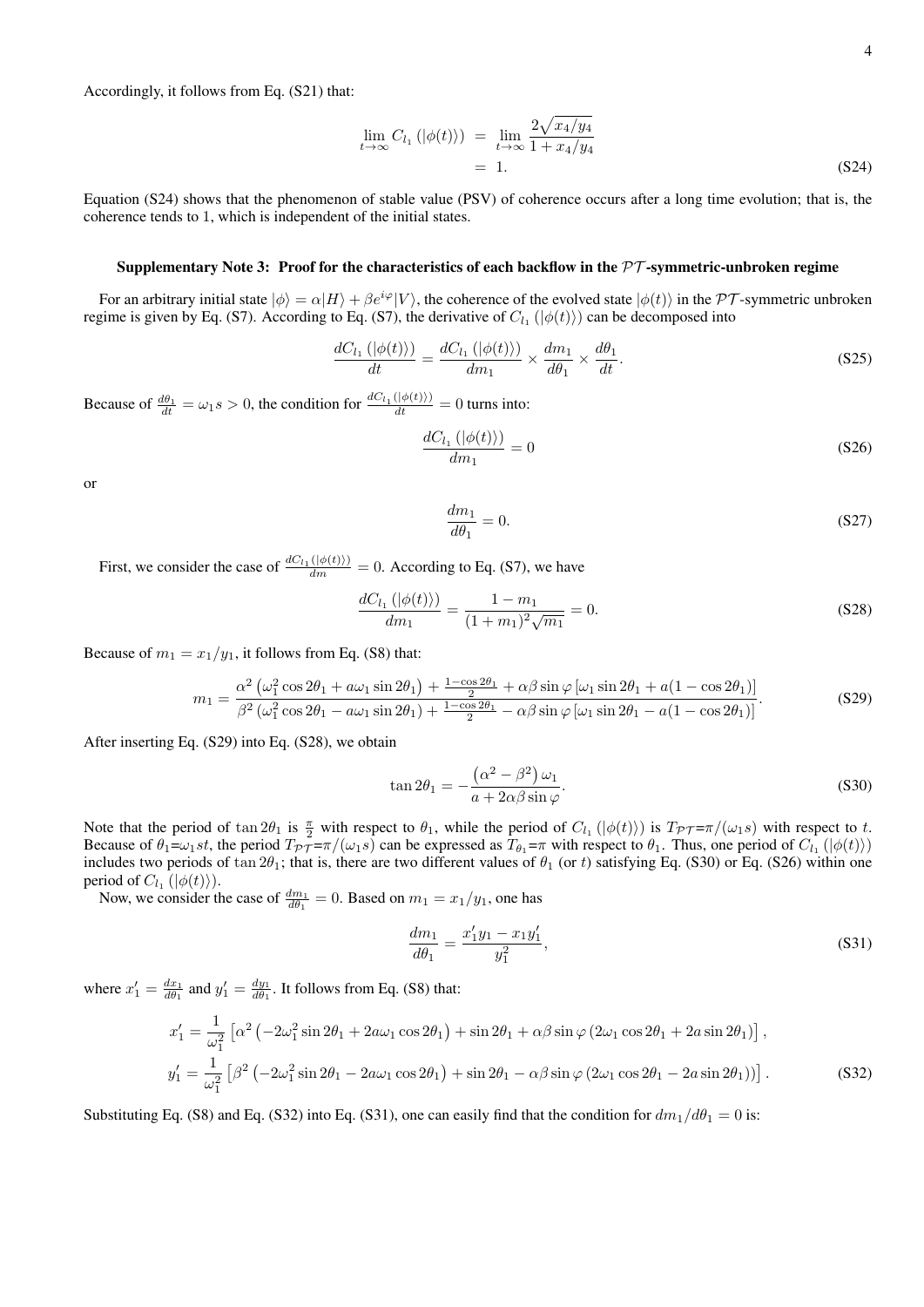$$
[2a\omega_1^2\alpha^2\beta^2 - a(4\alpha^2\beta^2\sin^2\varphi + 1) - \alpha\beta\sin\varphi(3a^2 + 1)]\tan^2\theta_1 - \omega_1(1 - 2\beta^2)(1 - 2a\alpha\beta\sin\varphi)\tan\theta_1
$$
  
+2a\omega\_1\alpha^2\beta^2 + \alpha\beta\sin\varphi = 0. (S33)

Thus, the discriminant of Eq. (S33) is given by:

$$
\Delta = g + 4(p + q)r,\tag{S34}
$$

with

$$
g = \omega_1^2 (\alpha^2 - \beta^2)^2 (1 - 2a\alpha\beta\sin\varphi)^2,
$$
  
\n
$$
p = 4a\alpha^2 \beta^2 \sin^2 \varphi + \alpha\beta \sin\varphi (3a^2 + 1),
$$
  
\n
$$
q = a \left[ (\alpha^2 - \beta^2)^2 + 2(1 + a^2)\alpha^2 \beta^2 \right],
$$
  
\n
$$
r = 2a\omega_1^2 \alpha^2 \beta^2 + \alpha\beta \sin\varphi.
$$
\n(S35)

Here,  $g \ge 0$  and  $q > 0$ . Without loss of generality, we consider  $\sin \varphi \ge 0$  and  $\alpha, \beta \in (0, 1)$ . In this case,  $p \ge 0$  and  $r > 0$ . Hence, we have Δ > 0, which implies that tan  $θ_1$  has two different values to satisfy either Eq. (S33) or Eq. (S27). As mentioned above, the period  $T_{\mathcal{PT}} = \frac{\pi}{s\sqrt{1-\pi}}$  $\frac{\pi}{\sqrt{1-a^2}}$  of  $C_l$ <sub>1</sub> ( $|\phi(t)\rangle$ ) can be expressed as  $T_{\theta_1} = \pi$  with respect to  $\theta_1$ . Note that the period of tan  $\theta_1$  and the period of  $C_{l_1}(\phi(t))$  are  $\pi$  with respect to  $\theta_1$ , and  $\tan \theta_1$  has two different values to satisfy Eq. (S27). Thus, there exist two different values  $\theta_1$  (or *t*) to satisfy Eq. (S27) within one period of  $C_{l_1}$  ( $|\phi(t)\rangle$ ).

From the above discussion, one can conclude that for a wide rangle of initial states  $\alpha|H\rangle + \beta e^{i\varphi}|V\rangle$ , with  $\alpha, \beta \in (0, 1)$ and  $\sin \varphi \geq 0$ , the  $\frac{dC_{l_1}(\ket{\phi(t)})}{dt}$  has four zero points in one period (i.e.,  $T = \frac{\pi}{s\sqrt{1}}$  $\frac{\pi}{s\sqrt{1-a^2}}$  of coherent evolution. Therefore, in the  $PT$ -symmetric-unbroken regime, there indeed exists the phenomenon of two backflows of coherence in a period of coherent evolution (e.g., see Supplementary Figure 1).



Supplementary Figure 1: The points *A*, *B*, *C* and *D* are four extreme points within one period. Note that in the *PT* -symmetric-unbroken regime, there are two backflows of coherence inside a simple period of coherent evolution.

# Supplementary Note 4: Proof for the characteristics of backflow in the *APT* -symmetric-unbroken regime

For an arbitrary initial state  $|\phi\rangle = \alpha|H\rangle + \beta e^{i\varphi}|V\rangle$ , the coherence of the evolved state in the *APT*-symmetric systems is given by Eq. (S17). In the  $\mathcal{APT}$ -symmetric-unbroken regime (i.e.,  $a > 1$ ), A, B and C are given by Eq. (S14). In view of Eq. (S18), the derivative of  $C_{l_1}$  ( $|\phi(t)\rangle$ ) can be expressed as:

$$
\frac{dC_{l_1}(\ket{\phi(t)})}{dt} = \frac{dC_{l_1}(\ket{\phi(t)})}{dm_3} \times \frac{dm_3}{d\theta_3} \times \frac{d\theta_3}{dt}.
$$
\n(S36)

Note that  $\frac{d\theta_3}{dt} = \omega_3 s > 0$ . Thus, to meet  $\frac{dC_{l_1}(\ket{\phi(t))}}{dt} = 0$ , it follows from Eq. (S36):

$$
\frac{dC_{l_1}(|\phi(t)\rangle)}{dm_3} = 0,
$$
\n(S37)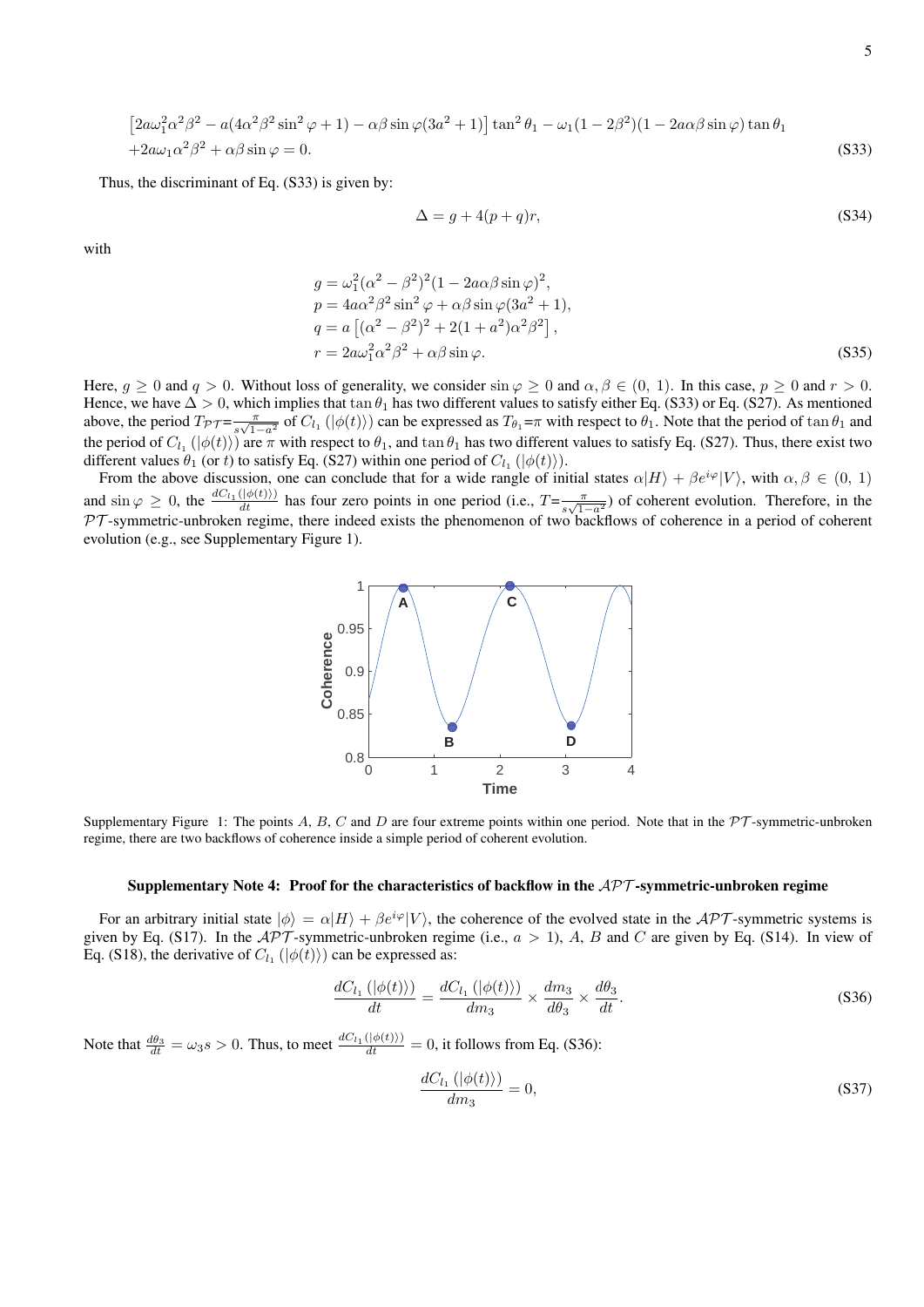$$
\frac{dm_3}{d\theta_3} = 0.\t\t( S38)
$$

First, we consider the case when  $\frac{dC_{l_1}(|\phi(t)\rangle)}{dm_3} = 0$ . According to Eq. (S18), we have

$$
\frac{dC_{l_1}(|\phi(t)\rangle)}{dm_3} = \frac{1 - m_3}{(1 + m_3)^2 \sqrt{m_3}} = 0.
$$
\n(S39)

Because of  $m_3 = x_3/y_3$  and according to Eq. (S19), we have

$$
m_3 = \frac{\left[\omega_3^2 \alpha^2 + \alpha \beta \omega_3 \cos \varphi \sin 2\theta_3 + \frac{1 - \cos 2\theta_3}{2} \left(1 - a\alpha\beta \sin \varphi\right)\right]}{\left[\omega_3^2 \beta^2 + \alpha \beta \omega_3 \cos \varphi \sin 2\theta_3 + \frac{1 - \cos 2\theta_3}{2} \left(1 - a\alpha\beta \sin \varphi\right)\right]}.
$$
(S40)

Substituting Eq. (S40) into Eq. (S39) leads to

$$
\alpha^2 - \beta^2 = 0. \tag{S41}
$$

In general, Eq. (S41) is not satisfied for an arbitrary initial state  $\alpha|H\rangle + \beta e^{i\varphi}|V\rangle$ .

Now, we consider the other case of  $dm_3/d\theta_3 = 0$ . Because of  $m_3 = x_3/y_3$  and according to Eq. (S19), one has

$$
\frac{dm_3}{d\theta_3} = \frac{x_3' y_3 - x_3 y_3'}{y_3^2},\tag{S42}
$$

where

$$
x'_3 = \frac{1}{\omega_3^2} \left[ 2\alpha \beta \omega_3 \cos \varphi \cos 2\theta_3 + \sin 2\theta_3 \left( 1 - a\alpha \beta \sin \varphi \right) \right],
$$
  
\n
$$
y'_3 = \frac{1}{\omega_3^2} \left[ 2\alpha \beta \omega_3 \cos \varphi \cos 2\theta_3 + \sin 2\theta_3 \left( 1 - a\alpha \beta \sin \varphi \right) \right].
$$
\n(S43)

According to Eqs. (S19, S42, S43), one can easily find that the condition for  $dm_1/d\theta_1 = 0$  is:

$$
\tan 2\theta_3 = -\frac{2\alpha\beta\omega_3\cos\varphi}{1 - a\alpha\beta\sin\varphi}.
$$
\n(S44)

Because the period of  $\tan 2\theta_3$  is  $\frac{\pi}{2}$  and the period of  $C_{l_1} (\phi(t))$  is  $T_{\theta_3} = \pi$  (i.e.,  $T_{\mathcal{APT}} = \frac{\pi}{s\sqrt{a^2}}$  $\frac{\pi}{s\sqrt{a^2-1}}$ ), one period of  $C_{l_1} (\ket{\phi(t)})$ includes two periods of tan 2θ<sub>3</sub>. Thus, there exist two different values of  $θ_3$  (or *t*) satisfying Eq. (S44) or Eq. (S38) within one period of  $C_{l_1}$  ( $|\phi(t)\rangle$ ).

From the above discussion, one can conclude that  $\frac{dC_{l_1}(\phi(t))}{dt}$  has two zero points in one period (i.e.,  $T_{\mathcal{APT}} = \frac{\pi}{s\sqrt{a^2}}$  $\frac{\pi}{s\sqrt{a^2-1}}$ ) of coherent evolution. Therefore, the coherent oscillation of quantum states in the *APT* -symmetric-unbroken regime has only one backflow within one period (eg., see Supplementary Figure 2).



Supplementary Figure 2: The points *A* and *B* are two extreme points in one period. The coherent oscillation of quantum states in the *APT* -symmetric-unbroken regime has only one backflow within one period.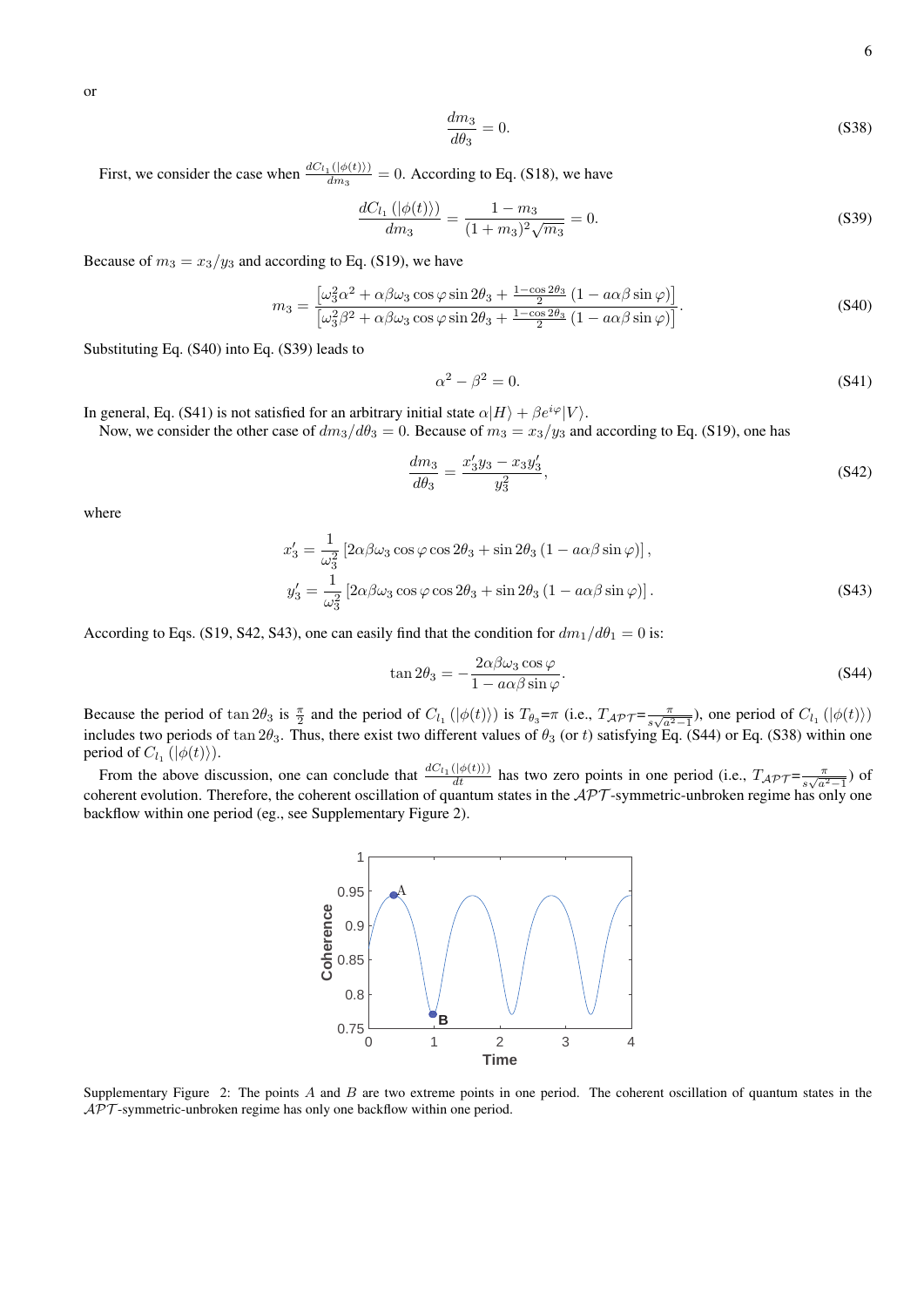### Supplementary Note 5: Experimental implementation of the loss operator *L*

As illustrated in Supplementary Figure 3, we experimentally implement the loss operator *L* by a combination of two beam displacers  $(BD_1$  and  $BD_2)$  and two half-wave plates  $(HWP_1$  and  $HWP_2)$ . Here, the optical axes of the BDs are cut so that the vertically polarized photons are transmitted directly, while the horizontally polarized photons are displaced into the lower path. In addition, the HWP<sub>1</sub> and HWP<sub>2</sub> with setting angles  $\xi_i$  and  $\xi_j$  are, respectively, inserted into the upper and lower paths between the two BDs. The rotation operations on the photon polarization states, performed by the  $HWP_1$  and  $HWP_2$ , are given as follows:



Supplementary Figure 3: Experimental setup to realize a loss operator, where  $\xi_i$  and  $\xi_j$  are the two tunable setting angles for the half-wave plates  $HWP_1$  and  $HWP_2$ , respectively.

$$
R_{\rm HWP}(\xi_i) = \begin{pmatrix} \cos 2\xi_i & \sin 2\xi_i \\ \sin 2\xi_i & -\cos 2\xi_i \end{pmatrix}, \quad R_{\rm HWP}(\xi_j) = \begin{pmatrix} \cos 2\xi_j & \sin 2\xi_j \\ \sin 2\xi_j & -\cos 2\xi_j \end{pmatrix}.
$$
 (S45)

In this case, when a horizontally polarized photon passes through the experimental setup, one can find that

$$
|H\rangle \xrightarrow{\text{BD}_1} |H\rangle_{\text{lower}} \xrightarrow{R_{\text{HWP}}(\xi_j)} R_{\text{HWP}}(\xi_j)|H\rangle \xrightarrow{\text{BD}_2} \cos 2\xi_j|H\rangle_3 + \sin 2\xi_j|V\rangle_2, \tag{S46}
$$

where the subscript "lower" represents the lower path between the two BDs, while subscripts "2" and "3" represent the two paths 2 and 3 after the second BD, respectively. Similarly, when a vertically polarized photon pass the experimental setup, one can find that

$$
|V\rangle \xrightarrow{\text{BD}_1} |H\rangle_{\text{upper}} \xrightarrow{R_{\text{HWP}}(\xi_i)} R_{\text{HWP}}(\xi_i) |V\rangle \xrightarrow{\text{BD}_2} \sin 2\xi_i |H\rangle_2 - \cos 2\xi_i |V\rangle_1, \tag{S47}
$$

where the subscript "upper" represents the upper path between the two BDs, while subscripts "1" and "2" represent the two paths 1 and 2 after the second BD, respectively. That is, only horizontally polarized photons in the upper path and vertically polarized photons in the lower path are transmitted through the second BD and then combined onto path 2, while the other photons transmitted onto path 1 or 3 are blocked, i.e., they are discarded and lost from the system.

In this sense, according to Eqs. (S46) and (S47), when the input photon is initially in the state  $|\phi\rangle_{\text{in}} = \alpha|H\rangle + \beta e^{i\varphi}|V\rangle$ , then the output photon appearing in the path 2 would be in the state  $|\phi\rangle_{\text{out}} = \alpha \sin 2\xi_j |V\rangle_2 + \beta e^{i\varphi} \sin 2\xi_i |H\rangle_2$ . It is obvious that this state transformation can be written as  $|\phi\rangle_{\text{out}} = L|\phi\rangle_{\text{in}}$ , with a polarization-dependent photon loss operator *L*, given by

$$
L(\xi_i, \xi_j) = \begin{pmatrix} 0 & \sin 2\xi_i \\ \sin 2\xi_j & 0 \end{pmatrix},
$$
 (S48)

where  $\xi_i$  and  $\xi_j$  are, respectively, the two tunable setting angles for the half-wave plates HWP<sub>1</sub> and HWP<sub>2</sub> (Supplementary Figure 3).